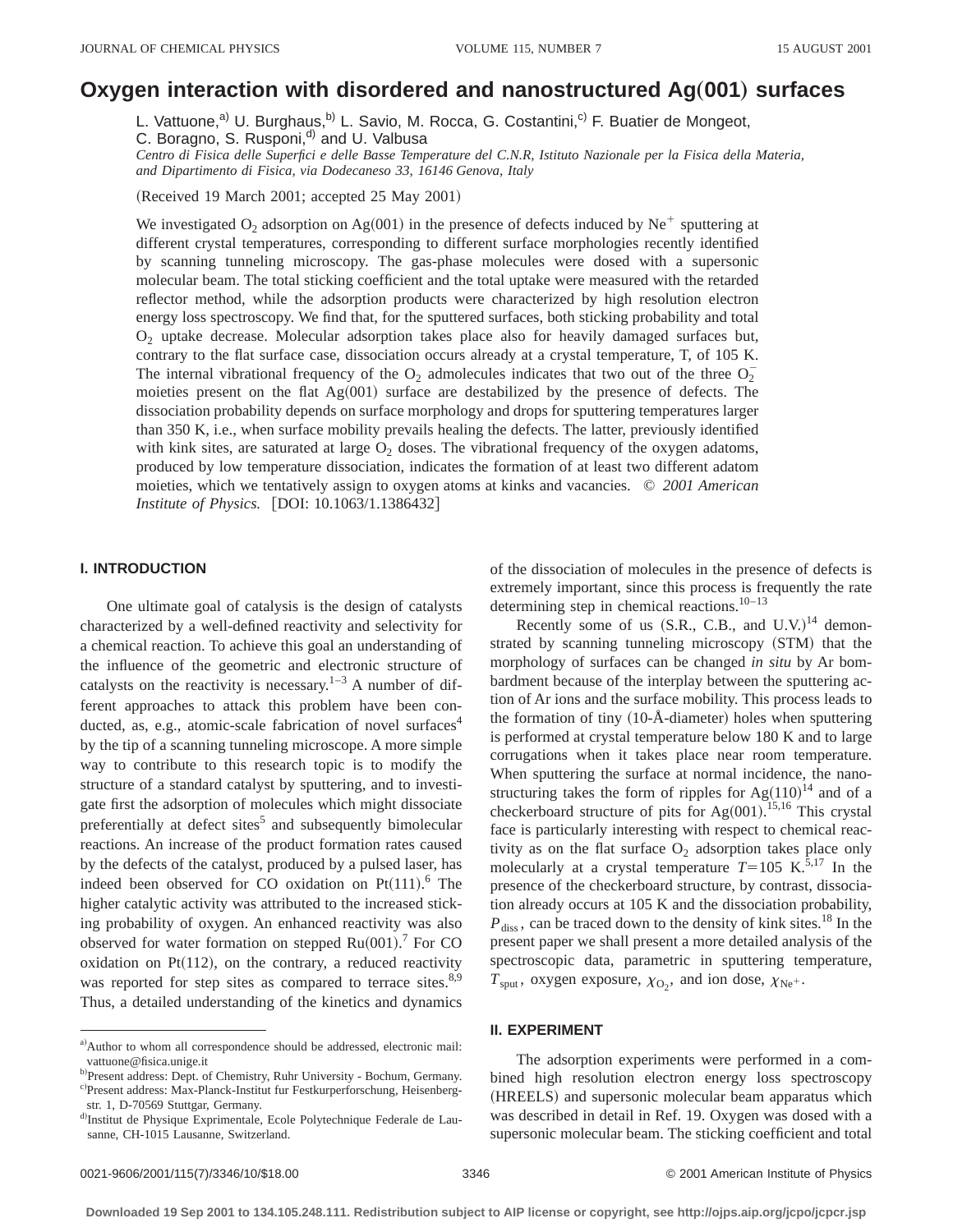uptake were investigated by the retarded reflector method [the King and Wells method  $(KW)$ ],<sup>20</sup> while the adsorption products were characterized by high resolution vibrational electron energy loss spectroscopy (HREELS). The surface morphology was investigated in a different apparatus with Scanning Tunneling Microscopy (STM).

The silver surface was cleaned by  $Ne^+$  sputtering  $(1000$ eV, 1  $\mu$ A for 10 min) and annealing to about 740 K. Crystallographic order and cleanliness of the surface were checked by Low Energy Electron diffraction (LEED) and HREELS for the adsorption experiments. The crystal temperature was varied by irradiation and electron bombardment of the back of the crystal and by fluxing liquid nitrogen through a cryostat.

In order to obtain the nanostructuring, in the present experiment the surface was bombarded at normal incidence with 1 keV Ne<sup>+</sup> ions and a current on the sample of 1.2  $\mu$ A at different  $T_{\text{sput}}$ . The same experiment was also performed at a grazing sputtering angle,  $\theta_{\text{sput}}=70^{\circ}$ , with the Ne<sup>+</sup> beam impinging along the  $\langle 100 \rangle$  direction. Such a direction is chosen as the ripples forming after sputtering at the appropriate temperature exhibit steps with a high kink density.

The Ne pressure was adjusted to keep the  $Ne<sup>+</sup>$  flux constant. The choice of  $Ne^+$  as sputter gas instead of  $Ar^+$ , as in Ref. 14, is dictated by the lower achieved contamination level as a liquid  $N_2$  trap can be operated while sputtering. STM measurements revealed that the surface morphology obtained by  $Ne^+$  bombardment is the same as with  $Ar^+$  provided that, while using  $Ne^+$ , the sputtering dose is corrected for the smaller sputtering yield. The adsorption experiments were performed for  $\chi_{\rm Ne^+}$  up to 13.5 ML, which corresponds to the condition investigated thoroughly in Ref. 15. Sputtering at room temperature leads to a well-developed checkerboard superstructure.

After each sputtering treatment at a given  $T_{\text{sput}}$ , the sample was cooled down reaching in a few minutes temperatures below 130 K, thus freezing in the nonequilibrium surface shape. Dioxygen was dosed with the supersonic beam seeded in He  $(3\%$  O<sub>2</sub>) impinging on the surface at normal incidence in order to achieve a large sticking coefficient, *S*. 21 The experiments were performed at two different values of the translational energies  $E_i$ : 0.4 eV (nozzle at room temperature) and 0.8 eV (nozzle at 600 K), the latter corresponding to the maximum value of  $S(E_i)$ .<sup>21</sup> The retarded reflector measurements were recorded by a quadrupole mass spectrometer not in line of sight with the sample. The uptake was determined by integration of the KW curve after careful calibration of the beam flux by a spinning rotor gauge. The  $O_2$ flux is 0.2 ML/s with the nozzle at room temperature.

The HREEL spectra were recorded in-specular, at an angle of incidence,  $\theta_e$ , of 63° and with an electron energy of  $E_e$ =1.7 eV. The elastic count rate in the specular beam decreased with increasing Ne<sup>+</sup> exposure from  $\approx 10^5$  cps (flat surface limit) to  $\approx 10^3$  cps at  $\chi_{\text{Ne}}$ + $\approx 1$  ML, thereby indicating that a substantial defect concentration builds up already at a moderate sputtering dose. This result is consistent with the large sputter yield reported for silver.<sup>22</sup> In order to obtain a sufficient count rate the energy resolution had to be



FIG. 1. STM images recorded for different  $T_{\text{sput}}$  after sputtering the Ag $(001)$ surface by means of 1 keV Ne<sup>+</sup> ions at a flux of 2.1  $\mu$ A/cm<sup>2</sup> for 1200 s. (a) 180 K, image size  $85\times85$  nm<sup>2</sup>; (b) 380 K, image size 340 $\times$ 340 nm<sup>2</sup>; (c) 450 K, image size  $700\times700$  nm<sup>2</sup>. Immediately after sputtering the surface is cooled down to below 130 K to freeze in the morphology, a STM image is then acquired.

reduced to about 7–9 meV. Above  $\chi_{Ne^+}$  = 1 ML the intensity of the specular peak remained approximately constant.

#### **III. RESULTS**

STM images recorded after sputtering at different  $T_{\text{sput}}$ are shown in Fig. 1. Below  $T_{\text{sput}}$ =180 K the surface is quite rough and the atomic structure cannot be resolved by STM. The local morphology consists of randomly oriented steps, Ag adatoms, and vacancies [see Fig. 1(a)]. With increasing  $T<sub>snut</sub>$  surface mobility sets in and the checkerboard structure develops, consisting of pyramidal pits with ordered  $(001)$ terraces and straight  $\langle 110 \rangle$  steps [see Fig. 1(b)]. Above 400 K the surface becomes smoother, though still not perfectly flat.

Retarded reflector measurements were recorded for the Ag(001) surface sputtered with  $\chi_{Ne^+}$  = 13.5 ML for different  $T_{\text{sput}}$  and  $E_i$ . In Fig. 2 the total sticking probability, *S*, is plotted in the left-hand panels versus the total (molecular plus atomic) oxygen coverage,  $\Theta$  (in ML of molecules). As we will demonstrate later, contrary to the flat surface case, partial dissociation takes place here also when dosing  $O_2$  at  $T_{ads}$ =105 K. The total O<sub>2</sub> uptake, reported in the right-hand panels, was obtained by integration of *S* with respect to the  $O<sub>2</sub>$  flux. In Fig. 3 we report the corresponding curves for  $T_{\text{sput}}$ =105 K parametric in  $\chi_{\text{Ne}^+}$ .

The main result is that both the total sticking probability and the total uptake diminish with decreasing  $T_{\text{sput}}$  for both  $E_i$  values. The decrease of *S* is about 30% at  $T_{\text{sput}}=105$  K. Moreover it is apparent that

- (a) the sticking probability and the total uptake are reduced with respect to the flat surface limit already at the smallest  $Ne^+$  dose  $(0.06 \text{ ML})$ ;
- (b) the total sticking probability and the total uptake decrease monotonously with  $\chi_{\rm Ne^+}$ ;
- $\sigma$  *S* increases with  $E_i$  as it did for the flat surface;
- (d) The slope of *S* versus  $\Theta$  is the same as for the flat surface, indicating that the coverage dependence for the oxygen admolecules is not significantly affected by sputtering.

The information about the fractional coverages of atoms and molecules was determined by vibrational HREELS. The spectra, shown in Fig. 4 parametric in  $T_{\text{sput}}$ , were recorded for  $\chi_{\text{Ne}^+}$  = 13.5 ML and for the small dose  $\chi_{\text{O}_2}$  = 0.1 ML at  $E_i$ =0.4 eV and at an adsorption temperature  $T_{ads}$ =105 K. The result for the flat surface is shown for comparison, too. Two main losses are present for the damaged surfaces: at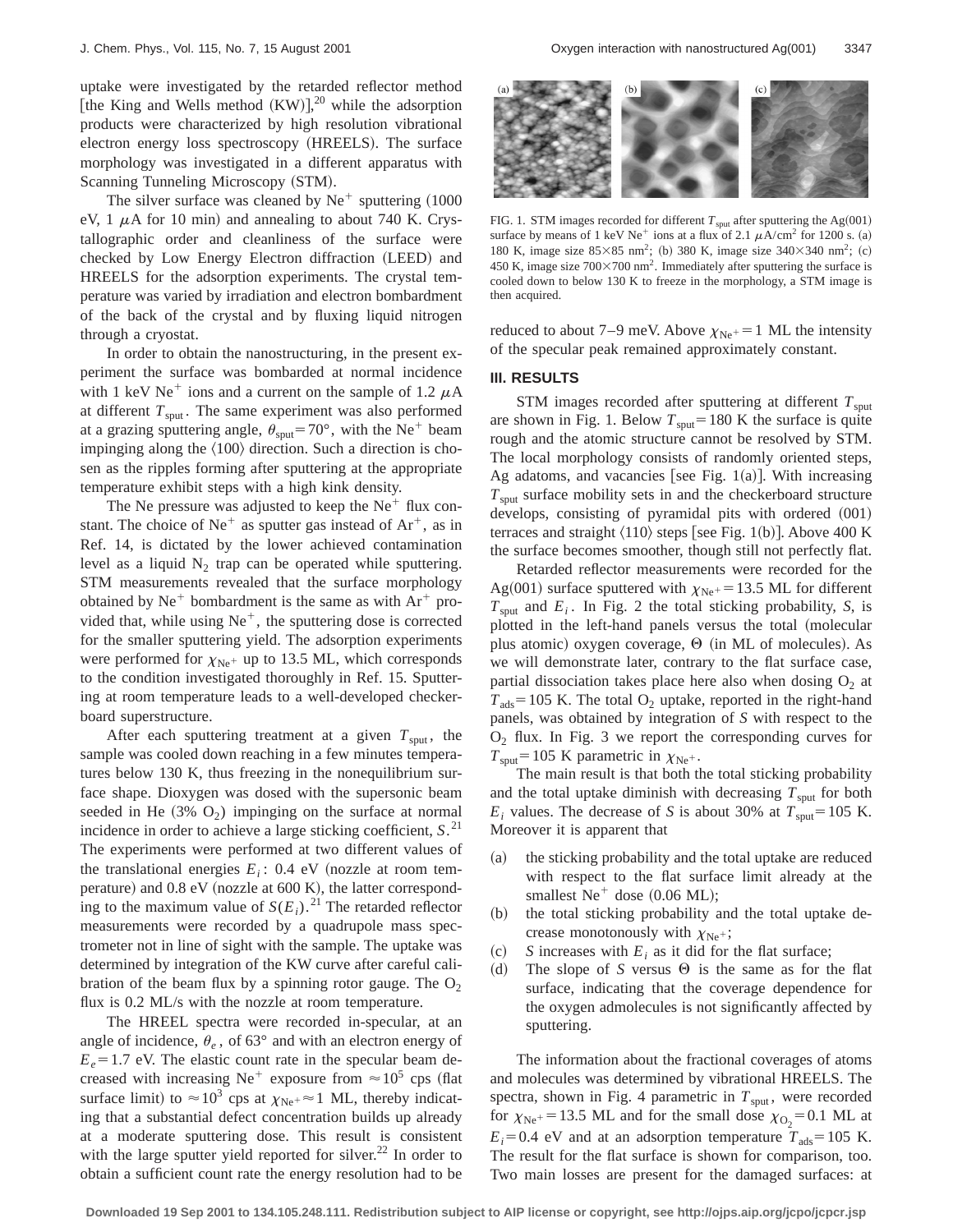

FIG. 2. Dependence of sticking vs coverage and coverage vs exposure for the different surface morphologies obtained at given  $\chi_{\rm Ne^+}$  vs  $T_{\rm sput}$ . Data are presented for impact energies of *Ei*  $=0.4$  and 0.8 eV.

34–37 meV and at 81 meV. Only one loss, at 81 meV, has significant intensity for the flat surface as well as when  $T_{\text{sput}}$ is large and the checkerboard structure is washed out.

The latter mode corresponds to the internal vibration of oxygen admolecules, $17,23$  which are therefore stable also on such a heavily damaged surface. The intensity of the loss is, however, reduced compared to the flat surface case indicating a smaller molecular oxygen coverage in accord with the retarded reflector measurements.

The losses at 34–37 meV are due to oxygen adatoms whose vibrational energies are in the range from 31 to 36 meV also for flat  $Ag(001)$ , the exact value depending on oxygen coverage and surface reconstruction. $24$  They are

therefore indicative that dissociation has taken place for all  $T<sub>sput</sub>$ . A significant contribution of the molecule surface vibration to the energy loss spectra can be excluded as would be expected at 30–32 meV with a much smaller intensity than the mode at 80 meV.<sup>17</sup> This might be the case for the nonsputtered surface, although we are unable to exclude that some dissociation might have occurred also at defects of the nominally flat surface. The presence of impurities, especially of H<sub>2</sub>O, OH and  $CO_3^-$ , is excluded by measuring HREEL spectra up to loss energies of 500 meV.

By using the total coverage, estimated by the retarded reflector measurements, it is possible to calibrate the intensity of the O–O stretch absolutely for the flat surface case,



FIG. 3. Dependence of sticking vs coverage and coverage vs exposure for the different surface morphologies obtained at given  $T_{\text{sput}}$  vs  $\chi_{\text{Ne}^+}$ . Data for  $E_i$ =0.4 and 0.8 eV are shown.

**Downloaded 19 Sep 2001 to 134.105.248.111. Redistribution subject to AIP license or copyright, see http://ojps.aip.org/jcpo/jcpcr.jsp**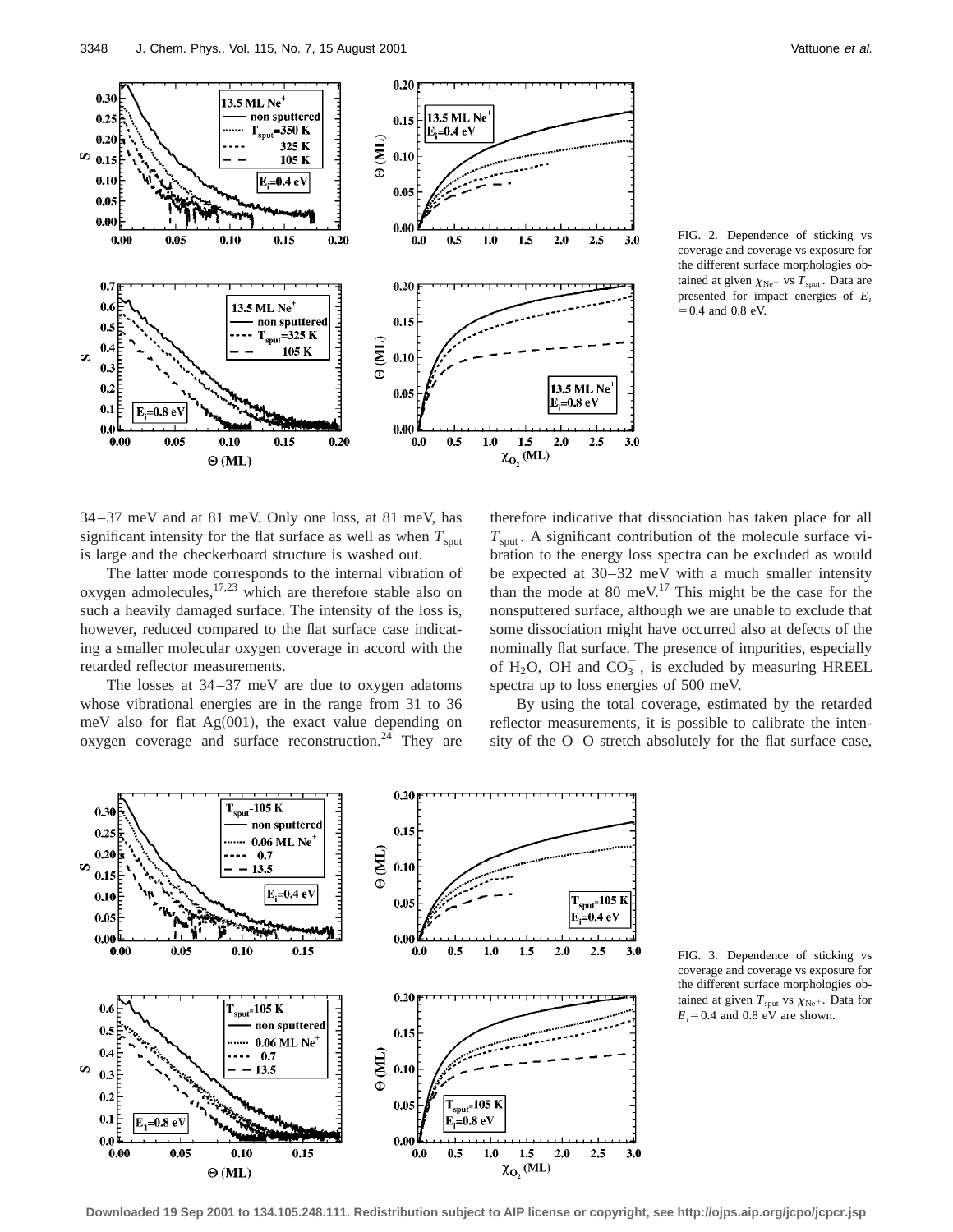

FIG. 4. HREELS spectra recorded after dosing  $0.1$  ML of  $O<sub>2</sub>$  at different *T*sput and at normal incidence. The losses at 81 meV and 34–37 meV are due to admolecules and adatoms, respectively.

where only admolecules are present. $25$  Assuming the proportionality factor between loss intensity and absolute coverage as for flat  $Ag(001)$ , it is possible to estimate the molecular coverage  $\Theta_{\text{O}_2}$ . The atomic coverage,  $\Theta_{\text{O}}$ , can then be calculated from the difference between the total oxygen uptake and  $\Theta_{\text{O}_2}$ , thus allowing one to determine the dynamic dipole moment and a proportionality factor. The loss intensity is determined by fitting the loss spectrum with a Gaussian curve plus a background; the background is described by a decreasing exponential plus a constant for the losses at energy below 50 meV, where the tail of the elastic peak is nonnegligible, and by a constant alone for higher energy losses. We then define the dissociation probability  $P_{\text{diss}}$  as

$$
P_{\text{diss}} = \frac{\Theta_{\text{O}}}{\Theta_{\text{O}} + 2\Theta_{\text{O}_2}}.\tag{1}
$$

The so-determined atomic and molecular oxygen coverages and the calculated dissociation probability are reported in Fig. 5 ( $\theta_{\text{sput}}$ =0° and 70°) and Fig. 6 ( $\theta_{\text{sput}}$ =0°) versus  $T_{\text{sput}}$ for two cases corresponding, respectively, to  $\chi_{\text{O}_2} = 0.1 \text{ ML}$ and  $\chi_{\text{Ne}}$ +=13.5 ML (Fig. 5) and  $\chi_{\text{O}_2}$ =0.4 ML and  $\chi_{\text{Ne}}$ +



FIG. 5. Coverage of atomic and molecular oxygen and dissociation probability vs sputtering temperature in the low coverage limit for normal and grazing incidence of  $Ne<sup>+</sup>$  ions. The arrow indicates the flat surface limit.  $\Theta_{\text{O}_2}$  and  $\Theta_{\text{O}}$  are in ML of molecules and atoms, respectively. The total coverage (open diamonds) is determined by KW measurements. The line is a guide for the eye, note the increase of the total oxygen coverage with  $T_{\text{sput}}$ .

= 2.3 ML (Fig. 6). The dependence versus  $\chi_{\text{Ne}^+}$  is reported in Fig. 7 for the small oxygen exposure. This analysis shows the following:

(a) For the sputtered surface  $\Theta_{\text{O}_2}$  is smaller than for the flat surface (especially at  $T_{sput}$ =105 K) and recovers with increasing  $T_{\text{sput}}$  (Fig. 5, upper panel).

(b) In the  $T_{\text{sput}}$  range between 180 and 350 K,  $P_{\text{diss}}$  is more than twice as large when sputtering is performed at grazing angle of incidence rather than at normal incidence (see the lower panel in Fig.  $5$ ). This experimental condition corresponds to the formation of ripples along the  $\langle 100 \rangle$  direction, i.e., to a high density of kinked steps. The difference in  $P_{\text{diss}}$  between grazing and normal sputtering conditions is small when  $T_{sput}$  < 180 K or > 350 K.

(c)  $P_{\text{diss}}$  is largest for  $T_{\text{sput}}=105$  K and decreases with  $T<sub>sput</sub>$ , becoming eventually negligible (Fig. 5, lower panel).

(d) The dependence of  $P_{\text{diss}}$  on  $T_{\text{sput}}$  for the larger oxygen dose and smaller  $\chi_{\text{Ne}^+}$  (see Fig. 6) is similar to the dependence observed at low oxygen dose, but its values are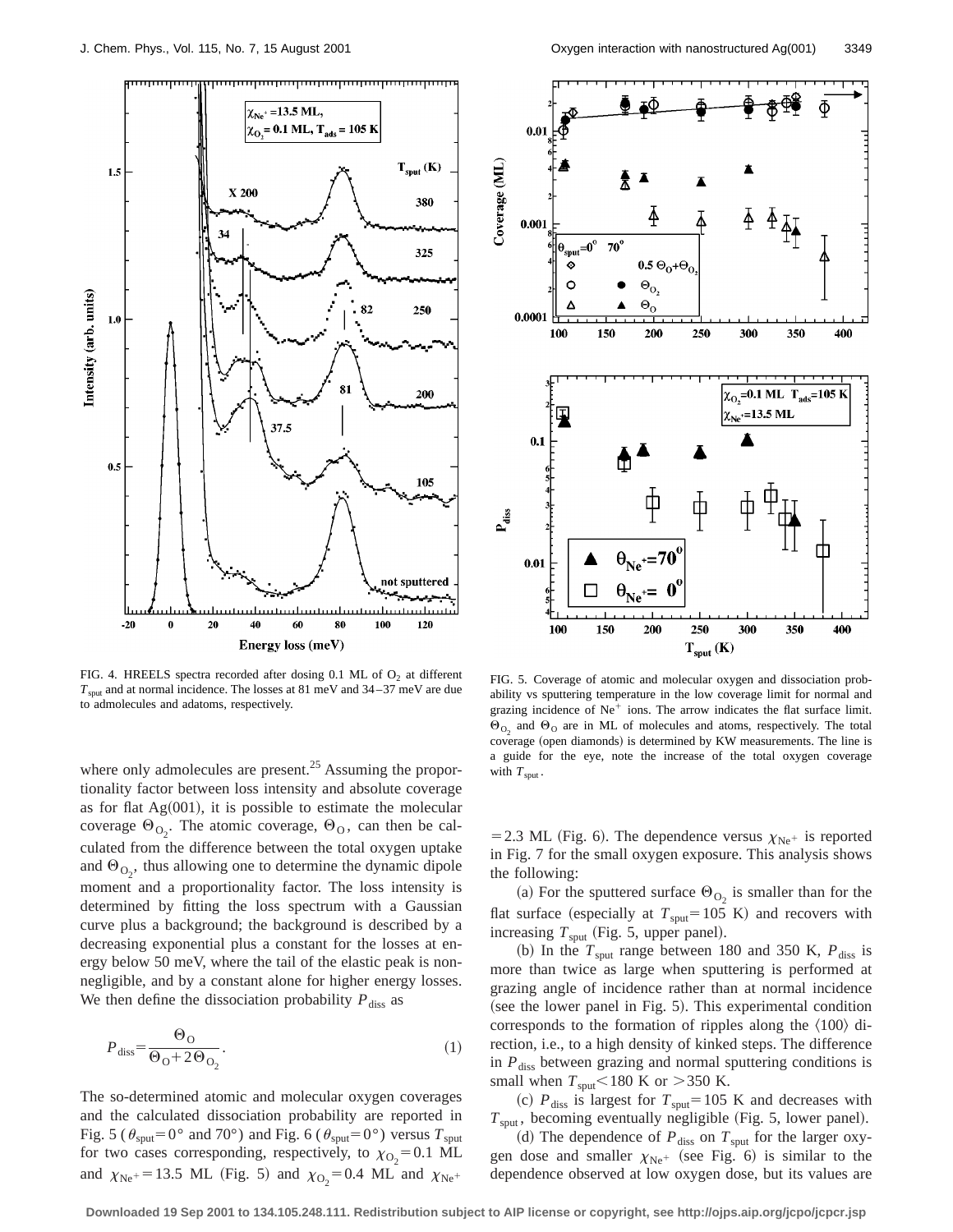

FIG. 6. Coverage of atomic and molecular oxygen and dissociation probability vs sputtering temperature for  $\chi_{Ne^+} = 2.3$  ML and  $\chi_{O_2} = 0.4$  ML. The arrows indicate that different scales were used for  $\Theta_0$  and  $\Theta_{\text{O}_2}$ . The lines are a guide to the eye.

substantially smaller. This indicates that after saturation of the defects active for dissociation, occurring in the very early stages of the oxygen exposure, the dynamics of the system is dominated by molecular chemisorption.

(e)  $P_{\text{diss}}$  increases initially rapidly with  $\chi_{\text{Ne}^+}$  (see Fig. 7: it already reads 0.04 after only 0.5 ML of ions) and grows eventually more slowly reaching 0.10 at the largest  $\chi_{N_e^+}$ .

Inspection of the HREELS data in Fig. 4 shows moreover that the Ag–O vibrational energy,  $\hbar \omega(Ag-Q)$ , decreases with  $T_{\text{sput}}$  from 37 meV for  $T_{\text{sput}}$ =105 K to 34 meV for  $T_{sput}$ =300 K, when the checkerboard structure forms. This shift cannot be due to the contribution of the  $Ag-O<sub>2</sub>$ stretch, as such mode has a negligible intensity at low coverage. One might, however, object that on a nanostructured surface the dynamical dipole moment might be larger and the loss would become visible already at low coverage: This explanation is, however, unlikely as we observe that the intensity of the loss at 34–37 meV is unaffected by annealing the surface above 150 K, when  $O_2$  desorbs.

In Fig.  $8(a)$  we show another set of HREELS data, recorded for different  $\chi_{\text{Ne}^+}$  at  $T_{\text{sput}}$ =105 K and dosing 0.1 ML of  $O_2$ . As one can see the frequency of the atomic oxygen vibration increases monotonously with  $\chi_{\rm Ne^+}$ , while the frequency of the intermolecular vibration of  $O_2$  has a more



FIG. 7. Coverage of atomic and molecular oxygen and dissociation probability vs Ne<sup>+</sup> dose for  $T_{\text{sput}}$ =105 K,  $\chi_{\text{O}_2}$ =0.1 ML and normal incidence. The arrows indicate the flat surface limit.

complex behavior as it first increases abruptly and then decreases slowly. A similar experiment was performed at the larger dose of 240 ML [see Fig.  $8(b)$ ] and shows similar effects except that the atomic oxygen vibration is initially at 33 meV rather than at 35.5 meV. The results for the vibrational energies,  $\hbar \omega$ , are summarized in Fig. 9. As is apparent the data separate into two families, characterized by  $\hbar \omega$  $=$  32–34 meV and  $\hbar \omega$  = 35.5–37 meV, respectively. Distinct oxygen moieties are therefore present: one corresponding to oxygen adatoms at adsorption sites induced only by sputtering at 105 K (loss at  $35.5-37$  meV) and another to adatoms at sites present also for the checkerboard structure (loss at 34 meV). The latter sites are populated after saturating the former.26

Also in Fig. 9, we report the dependence of the internal O–O stretch on  $\chi_{\rm Ne^+}$ . As mentioned previously the frequency of this mode shifts abruptly to larger energy as soon as some defects are present and resumes eventually the flat surface value for large  $\chi_{\text{Ne}^+}$ . This nonmonotonic behavior can be rationalized if one of the two  $O_2$  moieties, present on the flat  $Ag(001)$  surface and giving rise to a doublet at 79 and 84 meV $^{23}$  is destabilized. Such modes cannot be resolved in the present experiment and, being approximately of the same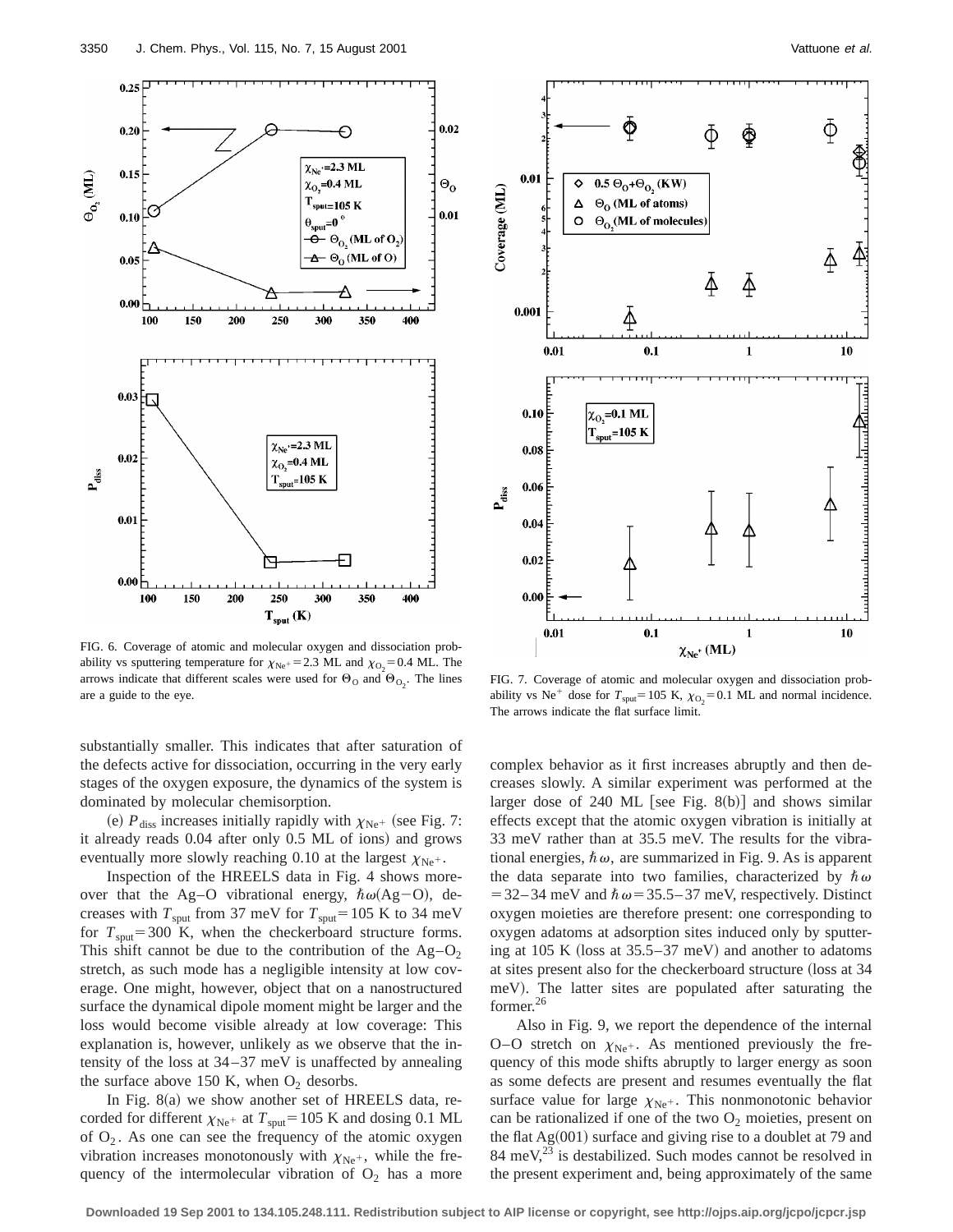

FIG. 8. HREELS spectra for low coverage O<sub>2</sub> adsorption at 105 K, parametric in  $\chi_{Ne^+}$  for (a)  $\chi_{O_2} = 0.1$  ML and (b)  $\chi_{O_2} = 240$  ML.

intensity at low coverage, they give rise to a loss at 81 meV. The maximum of the loss peak would thus shift to higher energy if the ratio of the unresolved peaks changes in favor of the 84 meV loss. The shift to 80 meV occurring at larger  $X_{\text{Ne}^+}$  must, on the other hand, have a different reason.

In order to check whether the presence of defects enhances the reactivity of oxygen, CO oxidation was studied. The reaction rate is sensitive to surface geometry, being two orders of magnitude larger for  $O_2/Ag(110)^{2,3}$  than for  $O_2/Ag(100).^{27,28}$  CO was dosed with the supersonic molecular beam on the  $O_2$  precovered surface. As shown in Fig. 10 (closed symbols) with exposure to CO we observe a decrease in the intensity of the intermolecular vibrational loss peak (at  $\approx 80$  meV) and an increase of the intensity of the oxygen adatom-substrate vibration (at 35 meV). This indicates  $CO<sub>2</sub>$ formation via

$$
CO(ad) + O_2(ad) \rightarrow CO_2(gas) + O(ad). \tag{2}
$$

The initial reaction probability

$$
P_r = \frac{\Delta \Theta_{\text{O}_2}}{\chi_{\text{CO}}}
$$
 (3)

is, however, approximately equal to the value determined in our prior study for the smooth Ag $(001)$  surface,<sup>28</sup> i.e.,  $P_r$  $\sim$  5  $\times$  10<sup>-4</sup> for sputtered and nonsputtered surfaces (open symbols in Fig. 10). The intensity of the oxygen adatomsubstrate vibration increases with CO exposure, too, leading to the conclusion that, if removal of atomic oxygen by CO takes place, its rate is smaller than the production through reaction  $(2)$ , as was the case also for the flat surface. Therefore, presence of defects does not significantly affect the reaction probability for CO oxidation of either  $O_{ad}$  or  $O_{2ad}$ . The small reaction rate observed on the flat surface is thus not due to the low concentration of defects because otherwise a substantial enhancement of  $P_{\text{diss}}$  would be observed for the sputtered surface.

# **IV. DISCUSSION**

As anticipated in our previous report<sup>18</sup> the interplay between the morphological information provided by STM images and the quantitative data regarding the chemical properties of the nanostructured surface allows us to trace a correlation between the density of kinks,  $\rho_{\text{kink}}$ , on the surface and the dissociation probability.

Although highly desirable, an evaluation of the kink density obtained by directly counting the kink sites on high resolution STM images is not practicable because of the high roughness of the sputtered surface. Therefore it is necessary to extract  $\rho_{\text{kink}}$  from a model of the surface morphology which depends on coarser parameters such as the surface roughness,  $W$ , and the mean nanostructures separation,  $\Lambda$ . As already shown in Ref. 18, the surface morphology of sputtered  $Ag(001)$  strongly depends on the incidence angle of the

**Downloaded 19 Sep 2001 to 134.105.248.111. Redistribution subject to AIP license or copyright, see http://ojps.aip.org/jcpo/jcpcr.jsp**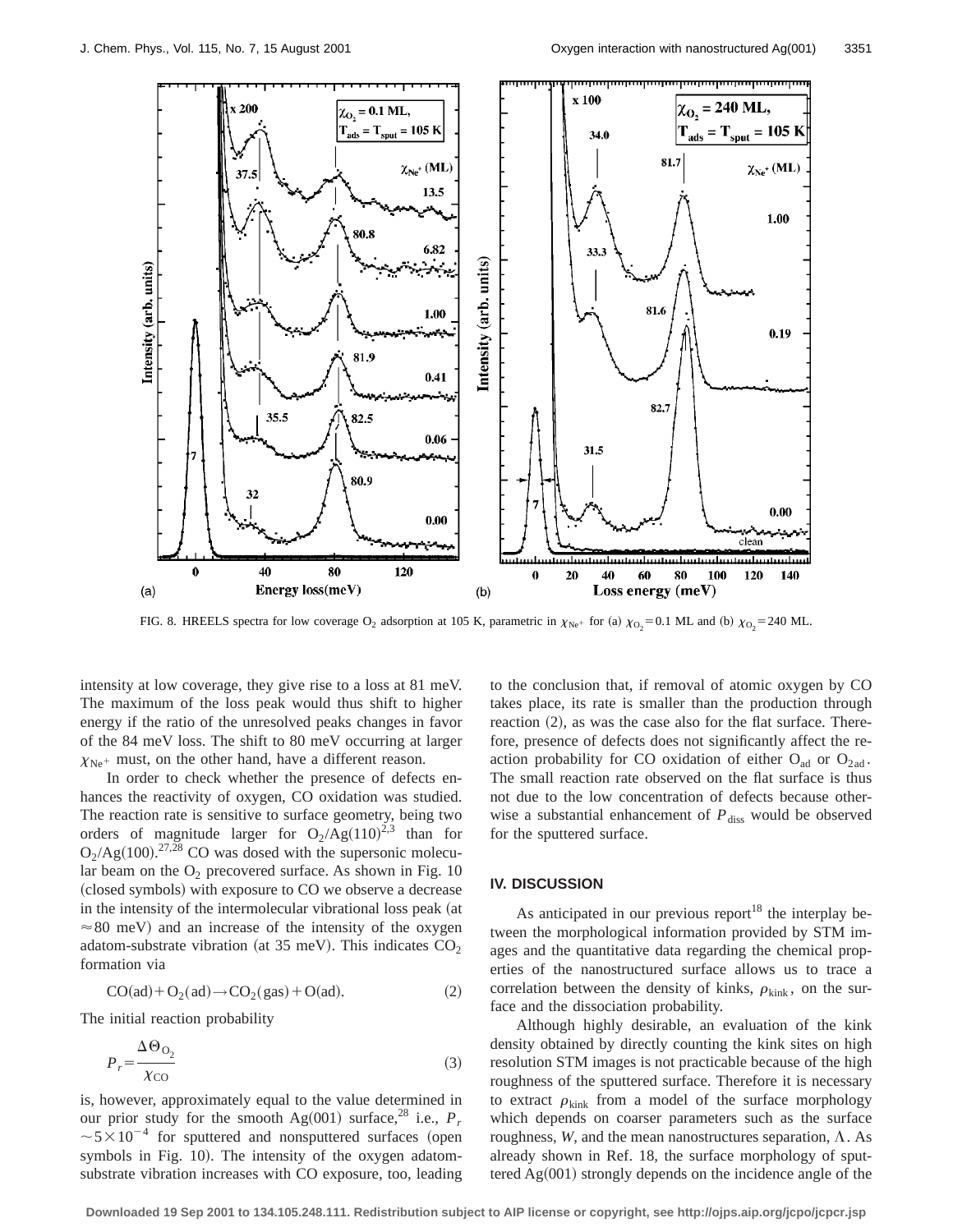

FIG. 9. Electron energy loss data vs  $Ne^+$  exposure, parametric in oxygen exposure. The arrow indicates the low coverage limit on the flat surface for the loss peak associated with the internal stretch of  $O_2$ .

ion,  $\theta_{\text{Ne}^+}$ , resulting in a checkerboard of pits for  $\theta_{\text{Ne}^+} \approx 0^\circ$ , and in a periodic rippled corrugation for  $\theta_{Ne^+} \approx 70^\circ$ . In the former case, high resolution images of surface morphologies similar to those of Fig. 1(b), show<sup>29</sup> that the straight  $\langle 110 \rangle$ steps bounding the square pits do not meet at right angles but are connected by rounded corners. These areas are the principal contributors to kink sites, being composed by almost continuous and atomically kinked  $\langle 100 \rangle$  steps rather than by  $\langle 110 \rangle$  segments. Therefore  $\rho_{\text{kink}}$  can be obtained from the total linear extension of these ''rounded corners regions.'' Two other morphological characteristics, resulting from the analysis of a large statistics of STM data, determine our evaluation of the kink site density: (i) independently of  $T_{\text{sput}}$ , the rounded corners extend over an angle of about 30° from the center of the pits, and (ii) for  $T_{\text{sput}} \ge 380$  K the pits present a flat bottom of width  $\lambda$  [Fig. 11(a)], while at lower temperatures they are stepped over almost all their extension  $\Lambda$ . Putting this information together in a morphological model of the sputtered surface with pyramidal (or truncated



FIG. 10. Influence of defects on the CO oxidation rate by molecularly bonded oxygen at 105 K (closed symbols). The data points show the areas of the loss peaks corresponding to the internal stretching and molecule-surface vibrations normalized to the area of the specular peak which are proportional to the respective coverages. Additionally displayed are the results of the prior study for flat  $Ag(001)$  (see Ref. 28, open symbols).

pyramidal) pits bounded by rounded corners, we obtain the kink density per atomic site,

$$
\rho_{\text{kink}} = C_1 \frac{a}{b} \frac{W}{\Lambda} \left[ 1 - \left( \frac{\lambda}{\Lambda} \right)^2 \right],\tag{4}
$$



FIG. 11. Morphological model of the sputtered  $Ag(001)$  surface; (a) high temperatures and normal ion incidence: a pit with extension  $\Lambda$  and flat bottom  $\lambda$  is shown; (b) low temperatures and grazing ion incidence: sawtoothed shaped side of a ripple.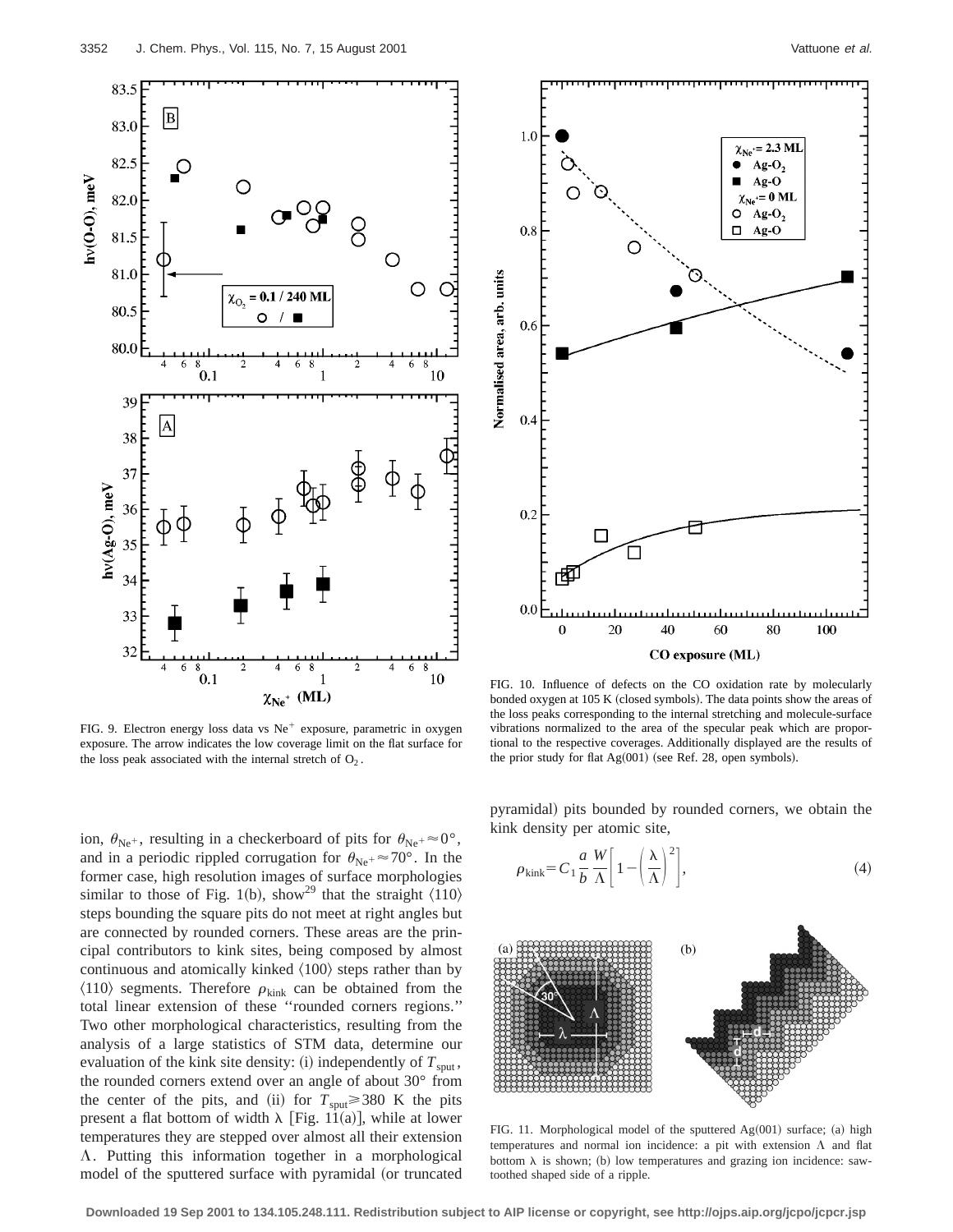

FIG. 12. Density of kinks as obtained by STM vs sputtering temperature.

where  $a=2.89$  Å and  $b=2.05$  Å are, respectively, the inplane nearest-neighbor distance and the vertical step height for the  $Ag(001)$  surface, *W* is the surface roughness (the root mean square of the surface fluctuations measured according to Ref. 30), and  $C_1 \approx 0.18$  is a numerical factor which derives from the geometrical assumptions of the model.

In the grazing incidence sputtering experiments ( $\theta_{\text{Ne}^+}$  $\approx$  70°), the ion beam impinges along  $\langle 100 \rangle$ , i.e., along the diagonal of the surface unit cell. Therefore the ripple structures which form at low temperature are forced to run along a thermodynamically unfavored direction and thus to expose a high number of kinks. Nevertheless high resolution STM images show that the kink sites do not cover the whole sides of the ripples, but are separated by straight  $\langle 110 \rangle$  steps with an average extension  $d \approx 2$  nm [Fig. 11(b)]; therefore the kink density is equivalent to the step density along the ripple sides divided by  $d/a$ . Also in this case,  $\rho_{\text{kink}}$  can be evaluated by means of a morphological model in which the sputtered surface is approximated by a regular array of infinitely elongated prisms of periodicity  $\Lambda$  (obtained from the mean ripple separation), whose height can be deduced from the surface roughness *W*. For  $T_{sput}$  > 300 K, the surface morphology appears similar to the normal sputtering case and therefore the kink density is given by Eq.  $(4)$ , but for  $T < 300$  K it reads

$$
\rho_{\text{kink}} = C_2 \frac{a^2}{bd} \frac{W}{\Lambda},\tag{5}
$$

where  $C_2 \approx 5.64$  is a numerical factor depending on the geometry of the model.

 $\rho_{\text{kink}}$  is reported in Fig. 12 versus  $T_{\text{sput}}$  for grazing and normal sputtering conditions. As one can see, below room temperature  $\rho_{\text{kink}}$  is five times larger for grazing than for normal incidence as in the former case ripples running along the  $\langle 001 \rangle$  direction form. In the same temperature range  $P_{\text{diss}}$ is enhanced by a factor of  $4$  for grazing incidence (see Fig. 5), indicating thereby a strong correlation with  $\rho_{\text{kink}}$ . The decrease of both the kink density and the dissociation probability occurs at  $T_{\text{sput}}$  > 350 K.

Adatom-surface vibrations are found at 34 and 37 meV. The lower frequency is observed upon oxygen adsorption at  $T=105$  K: (i) on the checkerboard structure for all exposures, and (ii) on the coldly sputtered surface for large  $O_2$ doses. The loss at 37 meV is found, on the contrary, only for oxygen exposures  $\chi_{\text{O}_2}$  < 0.5 ML on surfaces ion bombarded at  $T_{\text{sput}}$ =105 K.

In our previous studies of oxygen adsorption on flat Ag $(001)$ , we observed loss energies between 28 and 37 meV depending on the procedure used to dissociate  $O_2$ . Adatoms vibrating at 35 meV form upon CO oxidation of  $O_2/Ag(001),^{28}$  while collision-induced dissociation of  $O_2/Ag(001)$  by hyperthermal Xe atoms produces adatoms with stretching frequencies in the range from 28 to 36 meV, depending on impact energy and angle. $31,32$  Upon thermal dissociation, adatom species form, vibrating between 30 and 36 meV; the frequency depending on initial coverage and annealing temperature. In particular, the highest value is found for the high coverage,  $(2\sqrt{2} \times \sqrt{2})$ , missing row reconstructed geometry,  $24$  in which the oxygen adatoms sit in the former fourfold hollows next to missing  $\langle 001 \rangle$  Ag rows.

By comparison with these surfaces, we can thus rationalize our findings on sputtered  $Ag(001)$ , assigning the two different adatom species to adsorption at vacancies  $(36-37)$ meV) and at kinked steps  $(34-35 \text{ meV})$ . The former case suits both to isolated vacancies, present for the coldly sputtered surface, and to the rows of vacancies which build up the  $(2\sqrt{2}\times\sqrt{2})$  reconstructed Ag(001). This state therefore corresponds presumably to two oxygen adatoms sitting at opposite corners of the same vacancy and the higher frequency could arise from the stronger dipolar interaction caused by the high local oxygen coverage. The decrease of the oxygen vibration upon large  $O_2$  exposures on the coldly sputtered surface is, on the other hand, indicative that ion bombardment produces a larger concentration of kinked steps than of vacancies and that the former dominate the dissociation process after saturation of the vacancies. A schematic picture of the defect sites is shown in Fig.  $12(b)$ .

Upon annealing to 190 K the adatom stretch is at 34 meV, for all sputtered surfaces, indicating either that the isolated vacancies have disappeared and all adatoms now sit at kinks, or that one of the two oxygen atoms in the vacancy has left it.

Let us now discuss the influence of defects on molecularly adsorbed oxygen. The dependence of its internal stretch vibration was reported in Fig. 9 versus  $\chi_{\text{Ne}^+}$  and  $\chi_{\text{O}_2}$ . We notice that the position of the maximum of the loss peak depends little on  $O_2$  dose indicating that the admolecules occupy similar sites at low and large coverages. Moreover we see that the vibrational frequency at low  $\chi_{\text{O}_2}$  and low  $\chi_{\text{Ne}^+}$  (82 meV) is significantly shifted from the flat surface limit of  $81$  meV (open circles in Fig. 9). The latter peak arises from two distinct contributions, at 79 and 84 meV, corresponding to two different  $O_2$  moieties,<sup>23</sup> which cannot be resolved in the present experiment. The shift of the maxi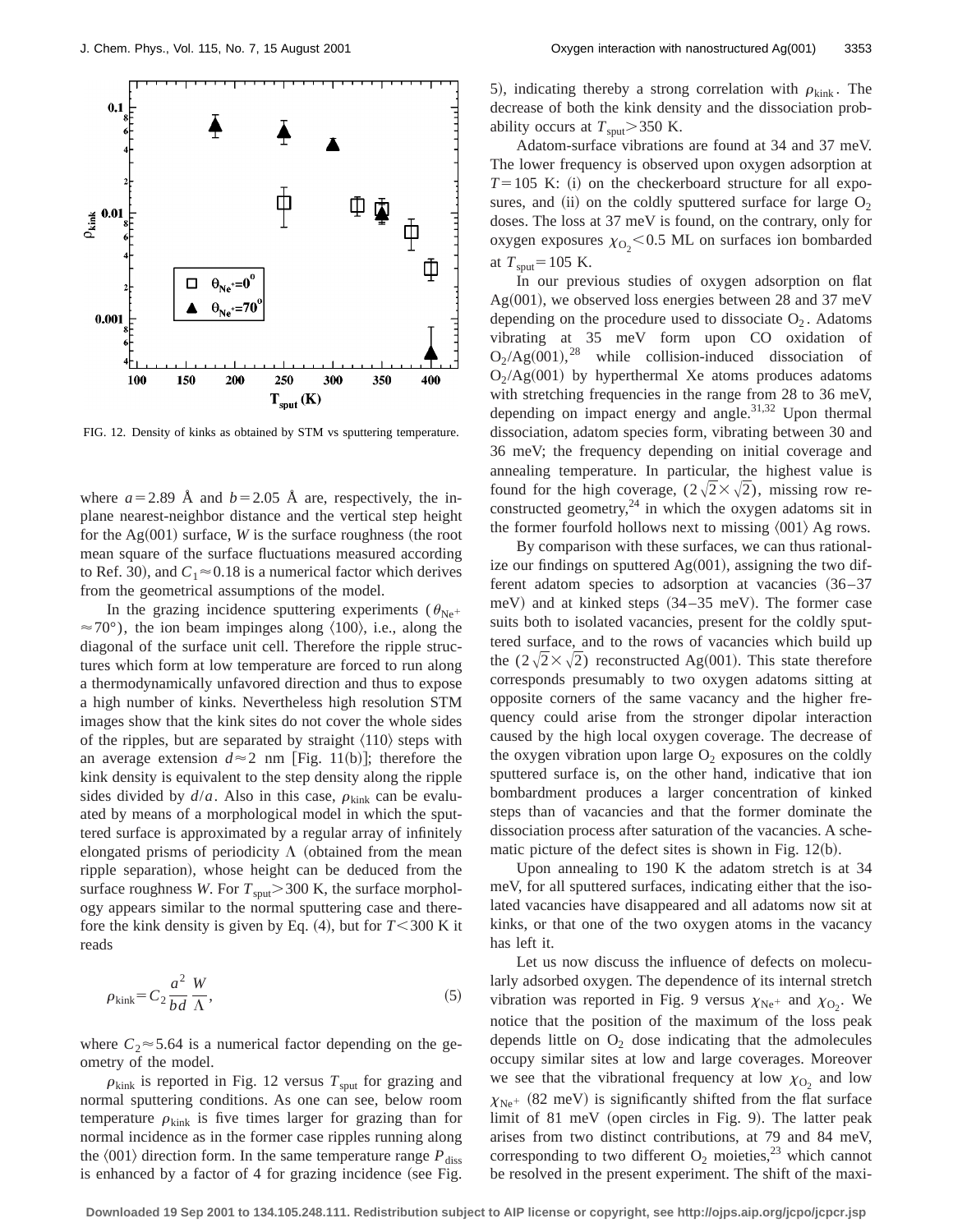$O(530)/Ag(001)$ 



FIG. 13. Schematic drawings (a) of the  $(2\sqrt{2}\times\sqrt{2})$  reconstructed phase of  $O/Ag(001)$  and (b) of the step and vacancy sites created at low  $T_{sput}$ .

mum of the loss peak at low  $\chi_{\rm Ne^+}$  could thus be due to a change in the ratio of the population of the two moieties caused by sputtering. As the total  $O_2$  uptake is smaller for the damaged surface, the destabilization of the 79 meV moiety must be stronger than the one of the 84 meV species. The 79 meV species corresponds most probably to molecules adsorbed at the fourfold hollows. $^{23}$  Its decrease in population could thus reflect the reduced number of nondamaged sites. The 84 meV moiety corresponding to adsorption at bridge sites would be less affected as their concentration is expected to change less with surface damage. The plausibility of this interpretation is further confirmed by the total removal of the 79 meV moiety on  $Ag(410)$  where the internal vibration is observed at 85 meV.<sup>33</sup>

With increasing  $\chi_{\text{Ne}^+}$  the loss corresponding to the inter-

nal vibration broadens and moves back toward 80 meV indicating either  $O_2$  adsorption at higher coordination sites or an effect associated with coadsorption with atomic oxygen. Finally let us address three intriguing observations.

(i) The global sticking probability and the total uptake decrease with  $\chi_{\rm Ne^+}$ .

(ii) On the sputtered surface, we were unable to detect the minor loss at about 64 meV, which on flat  $Ag(001)$  had been assigned to oxygen molecules adsorbed at defect sites and whose intensity scaled nicely with the coverage dependence of  $P_{\text{diss}}$ .<sup>5</sup> This finding is probably indicative that such molecules have dissociated already. This conclusion is in accord with the low loss energy which proves a pronounced weakening of the intermolecular bond, which might therefore easily be broken by the interaction with the kink sites. On flat  $Ag(001)$  such molecules must therefore sit at defects less reactive than kinks. The higher density of defects on the sputtered surface could therefore lead to dissociation and suppress this loss feature.

(iii) The absence of an effect of sputtering on the reactivity of the  $O<sub>2</sub>$  admolecules with CO is surprising, as the CO oxidation reaction is known to be sensitive to surface geometry.1,28 The only possible explanation for this finding is that although sites with  $(110)$  geometry are probably formed with sputtering, the admolecules do not preferentially occupy them.

### **V. CONCLUSIONS**

In conclusion we have shown that contrary to the flat surface case two oxygen adatoms moieties form when adsorption takes place at  $T=105$  K on an Ag $(001)$  surface modified by ion bombardment. Molecular adsorption persists also for the most defected surfaces. The dissociation probability can be increased both by lowering the sputtering temperature and by sputtering at grazing incidence along  $\langle 100 \rangle$ . At high oxygen doses when the defects are saturated, dissociation becomes a truly minor channel and molecular chemisorption dominates also for the damaged surface. Morphology affects the adsorption probability also reducing the global  $O_2$  uptake (Fig. 13).

## **ACKNOWLEDGMENTS**

We greatly acknowledge development of a computer controlled electronics for the HREEL spectrometer by G. Maloberti, G. Cicero, and F. Moresco. One of us (U.B.) acknowledges partial financial support from the Deutsche Forschungsgemeinschaft through a postdoctoral fellowship. Professor D. A. King is acknowledged for stimulating discussion. This research was partially financed by the MURST project COFIN 1999.

- <sup>2</sup>T. Zambelli, J. V. Barth, J. Wintterlin, and G. Ertl, Nature (London) 390, 495 (1997).
- <sup>3</sup>B. Hammer, Phys. Rev. Lett. **83**, 3681 (1999).

<sup>&</sup>lt;sup>1</sup>G. A. Somorjai, Annu. Rev. Phys. Chem. **45**, 721 (1994).

<sup>4</sup>K. Tanaka, Y. Okawa, Y. Matsumoto, and T. Fujita, Surf. Sci. **377-379**, 744 (1997).